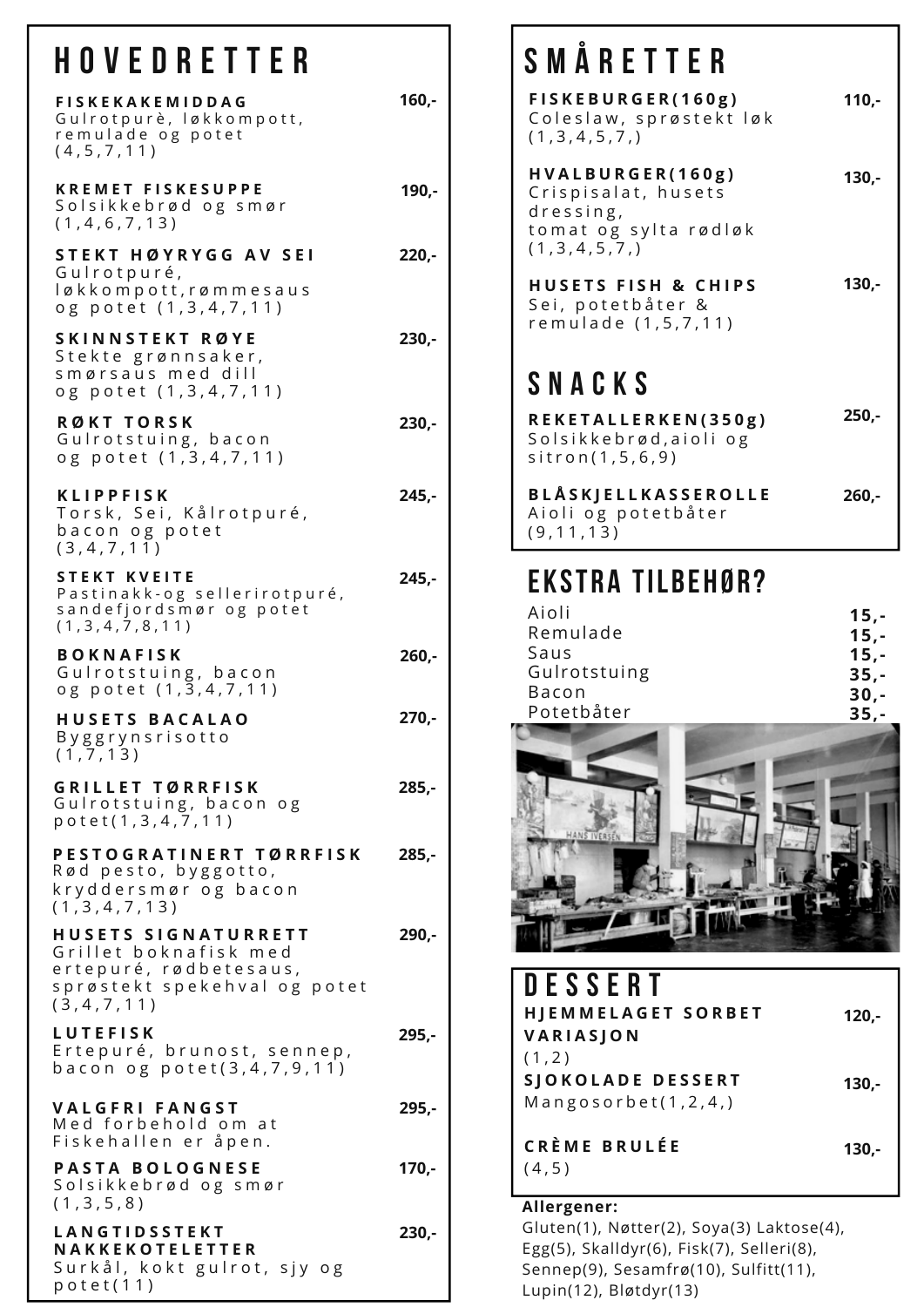#### **M a i n C o u r s e s**

| MAIN UUUIULU                                                                                                                  |          |
|-------------------------------------------------------------------------------------------------------------------------------|----------|
| <b>FISH CAKE DINNER</b><br>Carrot pureè, onion,<br>remoulade & potatoes<br>(4, 5, 7, 11)                                      | $160 -$  |
| <b>FISH SOUP</b><br>Bread & butter<br>(1, 4, 6, 7, 13)                                                                        | $190 -$  |
| PAN FRIED COALFISH<br>Carrot pureé, fried onion,<br>sour cream sauce & potatoes<br>(1, 3, 4, 7, 11)                           | $220 -$  |
| <b>CRISPY SKIN ARCTIC CHAR</b><br>Fried vegetables, dill-beurre<br>blanc & potatoes (1,3,4,7,11)                              | $230 -$  |
| SMOKED COD<br>Creamy carrot stew, bacon &<br>potatoes (1,3,4,7,11)                                                            | $230 -$  |
| <b>CLIPFISH (Coalfish &amp; COD)</b><br>Rutabaga puree, bacon &<br>potatoes (3,4,7,11)                                        | 245,-    |
| PAN FRIED HALIBUT<br>parsnip and celeriac pureé,<br>sandefjord butter & potatoes<br>(1,3,4,7,8,11)                            | $245. -$ |
| <b>BOKNAFISH</b><br>Creamy carrot stew, bacon &<br>potatoes (1,3,4,7,11)                                                      | 260,-    |
| <b>HOUSE BACALAO</b><br>Barley risotto $(1,7,13)$                                                                             | $270 -$  |
| <b>GRILLED STOCKFISH</b><br>Creamy carrot stew, bacon &<br>potatoes (1,3,4,7,11)                                              | 285,-    |
| STOCKFISH WITH RED PESTO<br>Barleyotto, red pesto, bacon<br>& potatoes(1,2,3,4,5,7,11,13)                                     | $285 -$  |
| <b>SIGNATURE DISH</b><br>Grilled boknafisk, green pea<br>pureé, beet root sauce,<br>crispy cured whale &<br>potatoes (4,7,11) | 290,-    |
| <b>LUTEFISH</b><br>Green peapureé, bacon &<br>potatoes(3,4,7,9,11)                                                            | $295,-$  |
| OPTIONAL CATCH<br>Available within the fish<br>market's opening hours                                                         | 295,-    |
| <b>PASTA BOLOGNESE</b>                                                                                                        | $170,-$  |

**P A S T A B O L O G N E S E** B r e a d & b u t t e  $r$   $(1, 3, 5)$ 

**P O R K L O I N C H O P E S** Sau er kraut, cooked carrotes, broth & potatoes $(11)$ **230,-**

#### **S N A C K S**

**F I S H B U R G E R ( 1 6 0 g )** Coleslaw, crispy fried onions  $(1, 3, 4, 5, 7, 11)$ **110,-**

**W H A L E B U R G E R ( 1 6 0 g )** Salad, house dressing, to mato & pickled red onion  $(1, 3, 4, 5, 7, 11)$ **130,-**

**H O U S E F I S H & C H I P S** Coalfish, potato wedges, r e m o u l a d e (1, 5, 7, 11) **130,-**

**S H R I M P P L A T E ( 3 5 0 g )** Bread, aioli & lemon  $(1, 5, 6, 9)$ **250,-**

**260,-**

**M U S S E L C A S S E R O L E** Aioli & potato wedges  $(9, 11, 13)$ 

# **Extras?**

| Aioli         | $15. -$ |
|---------------|---------|
| Remoulade     | $15. -$ |
| Sauce         | $15. -$ |
| Carrot stew   | $35. -$ |
| Bacon         | $30. -$ |
| Potato wedges | $35. -$ |



| DESSERT                                          |         |
|--------------------------------------------------|---------|
| <b>HOMEMADE SORBET</b><br>VARIETY<br>(1, 2)      | 120,-   |
| <b>CHOCOLATE BONET</b><br>Mango sorbet $(1,2,4)$ | $130,-$ |
| <b>CRÈME BRULÉE</b><br>4,5)                      | 130,-   |

#### **Allergens:**

Gluten(1), Nuts(2), Soy(3), Lactose(4), Eggs(5), Shellfish(6), Fish(7), Celery(8), Mustard(9), Sesamy seeds(10), Sulfite(11), Lupine(12), Molluscs(13)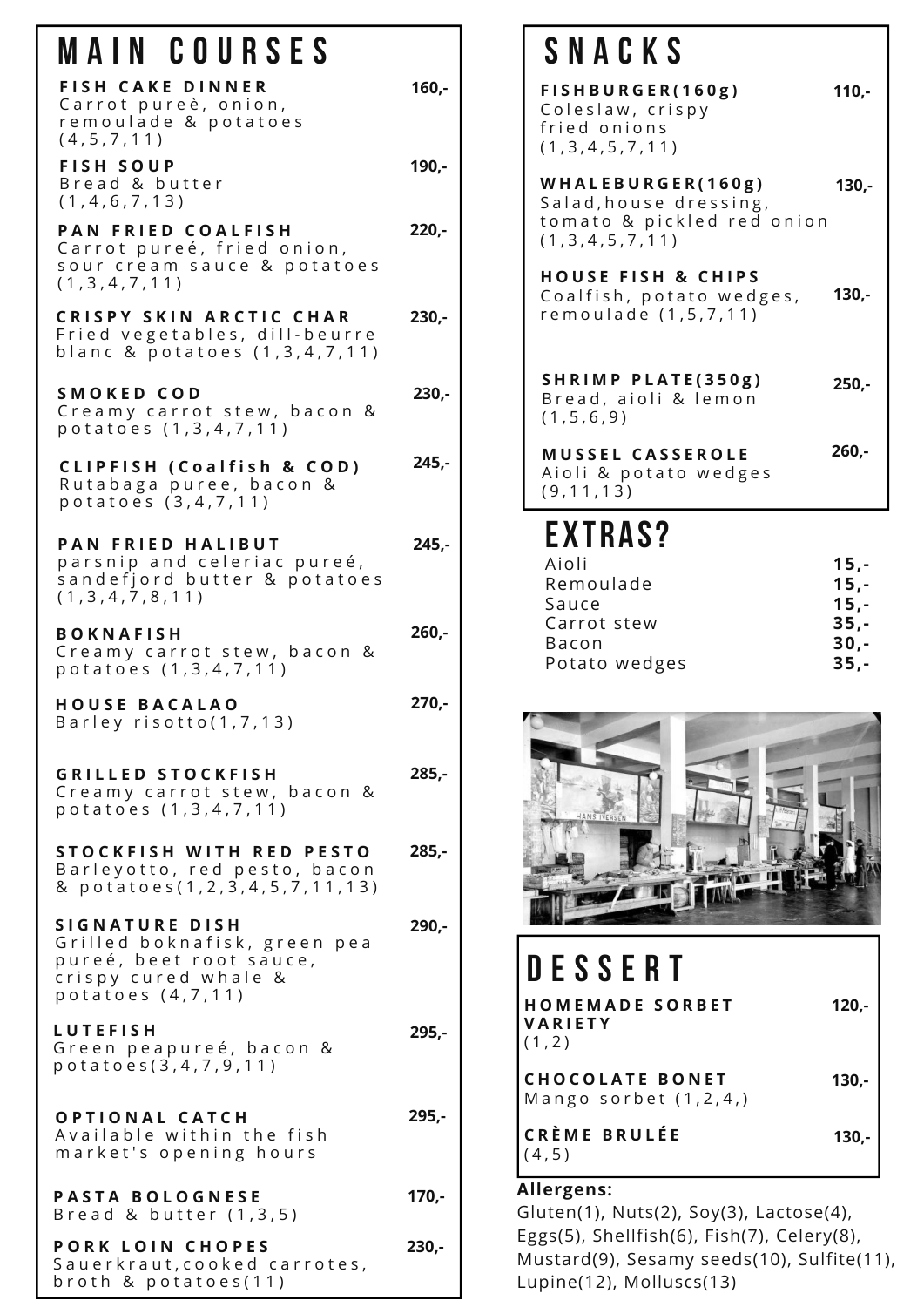# **B A R N E M E N Y**

Remulade (1,5,7,11)

**PASTA BOLOGNESE** Brød, smør (1,3,5,8)

| STEKT HØYRYGG AV SEI<br>Gulrotpuré, løkkompott,<br>rømmesaus og potet<br>(1,4,7,11) | 95.- |
|-------------------------------------------------------------------------------------|------|
| <b>FISKEKAKEMIDDAG</b><br>Gurotpuré remulade<br>og potet (4,7,11)                   | 90.- |
| <b>FISH &amp; CHIPS</b>                                                             | 65.- |

**ANMELD OSS** tripadvisor<sup>®</sup>



**120,-**



**T I R S D A G - T O R S D A G 1 2 : 0 0 - 1 9 : 0 0**

**F R E D A G - L Ø R D A G 1 3 : 0 0 - 2 1 : 0 0**





90 70 99 76